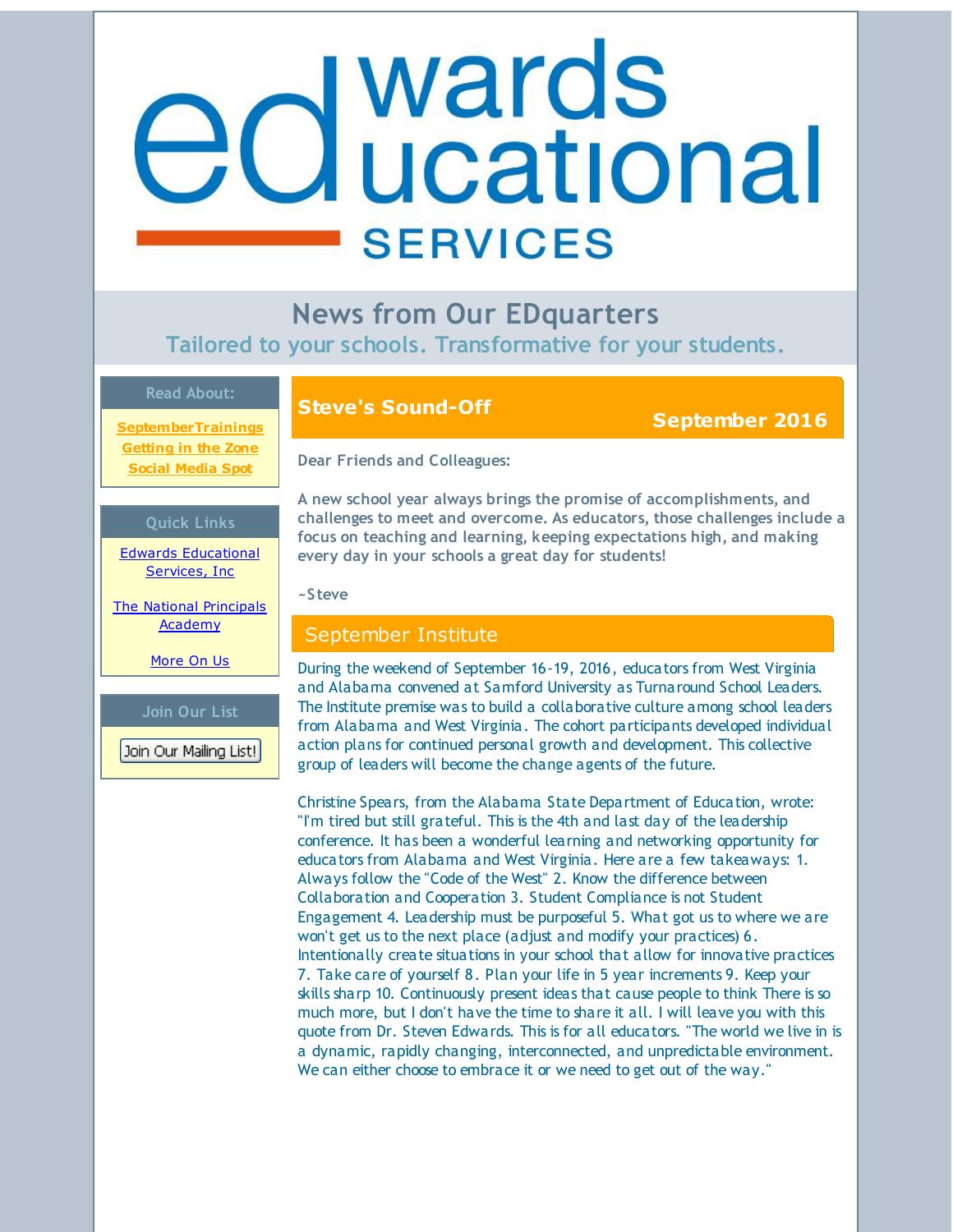

Christine Spears, Mike Evans, Dr. Franks, and Dr. Anderson



**Participants linking presentations to turnaround practices and action plans**



**Dr. Hannah presenting Best Practices in Turn Around Schools**

### GITZ (Getting in the Zone) with Mary Lu McCorkle

After a full day of speakers, networking, and sharing of ideas on Friday evening and Saturday, Sunday morning (September 18th) came early for our participants. The Turning Around Together Leadership Institute, which combined cohorts of exceptional teachers and school leaders from Alabama and West Virginia, was in full swing.

Dr. Mary Lu McCorkle started the day with a GITZ (Getting in the Zone) activity. She posted Forming Positive Relationships, Building Capacity, Making Data Driven Decisions, Communicating a Clear Vision, Supporting a Collaborative/Cohesive Culture, Communicating with Parents and Community on large poster paper. Each participant was then given a number so they could be partnered with a mixture of school teachers and leaders representing both Alabama and West Virginia.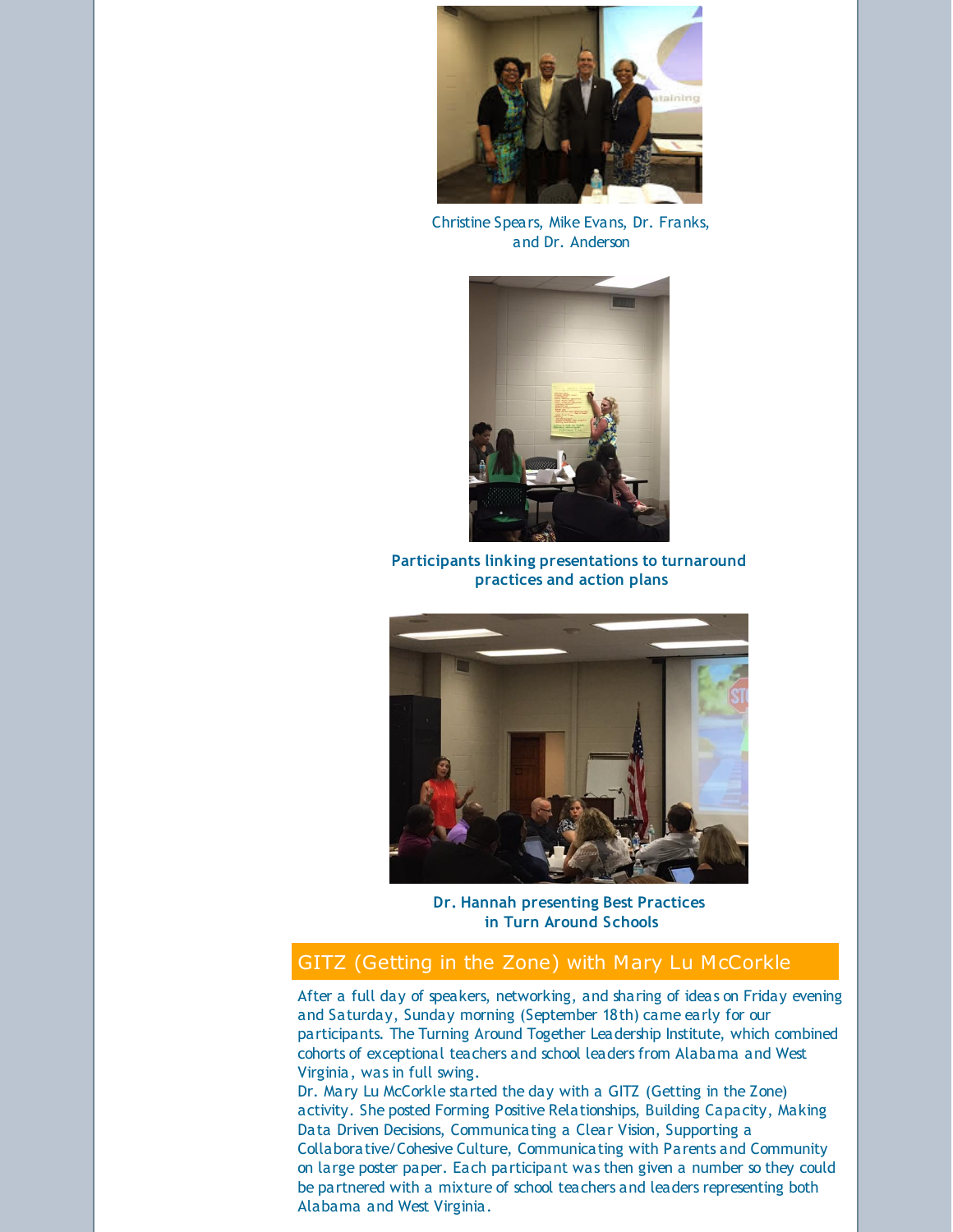The purpose of the activity was to encourage each individual to think in terms of their personal perspectives and through the lens of the school in the context of the aforementioned school reform components.

After a short gallery walk, all participants were able to share best practices in these critical school improvement indicators. The school-based leaders were able to take away explicit frameworks of how they could impact their schools in new and fresh ways, with concrete examples of next steps for making it happen.

#### **iLead Opportunities**

**EES is looking for all interested iLead members and coaches (present and past) to help us create a digital version and/or app of the iLead books. We want to hear your suggestions and recommendations on all aspects of this new iLead app!**

**We are also are looking for volunteers (iLeaders and coaches past and present) to take part in video interviews with Risi Ademola, an iLead alum who is now working with us to digitize iLead materials (and who started an iLead program at UNC Chapel Hill). We want to know if/how iLead has impacted your life.**

**For more information, please contact [Rebecca](mailto:rebecca@edwardsedservices.com).**



Stay Tuned! Information about upcoming workshops and conferences with Dr. Steven Edwards, National and International Trainer, Speaker and Presenter; Muriel Summers, Educational Leadership Consultant; and, Dr. Yong Zhao, Foundation Distinguished Professor at the School of Education, University of Kansas. Save the Dates notifications are forthcoming!

#### **Let's Be Social**

**Stay on top of all the news happening within Edwards Ed and beyond:**

**Link up with us on our [LinkedIn](http://r20.rs6.net/tn.jsp?f=001rPrOhrB476FjUNrrdnNQvd0hLR1LtNv03x6U6Nx4s2aTCiqKSE_XJbiB2HlOtLf6fVMLErB0aC8bGI8MLHW00FS0hfTXKGAg_IGiW5019rJMbbnkyd6ZJBZDxQfr_9a-RmfXTKtRnO4nM847zfMiRNMmK6YsqVzhIyaS_gULJ8TkMGALBtO5zvwnByoI-FuMbYR43UdgA3_bJiNNctTqfd53bcBo9jiMxDqmTE-ttvM=&c=&ch=) page!**

**We like you! Have you ['liked'](http://r20.rs6.net/tn.jsp?f=001rPrOhrB476FjUNrrdnNQvd0hLR1LtNv03x6U6Nx4s2aTCiqKSE_XJXecI-7dvVuEhTIIBqv3vRjRGLNKjQkqSzq_Nw5sFhf_trh5CC6-zWpwgxg8gD0OEIit4F9eGqztKdXny-GYqO-yGCcfAVQBi89hwKwrHOfeF0PXIcYyPEJfeELjQwHXy1QIgRdc-ld4WC6957xn3yk=&c=&ch=) us?**

**[Tweet,](http://r20.rs6.net/tn.jsp?f=001rPrOhrB476FjUNrrdnNQvd0hLR1LtNv03x6U6Nx4s2aTCiqKSE_XJbiB2HlOtLf6gGoqdKL8QGQYNctCFXx3BC2rq0OPjB3lnS6p5DLm3OQhnmX3879UpcnNJybEpwXDZxUyJbeY8a27Q6H5AC67CNv0tExcUxThsZS36ZLN9PYq3opA6lMRBxKVsaHmfpop&c=&ch=) tweet!**

**[Pin](http://r20.rs6.net/tn.jsp?f=001rPrOhrB476FjUNrrdnNQvd0hLR1LtNv03x6U6Nx4s2aTCiqKSE_XJRTZwLozzitp8ozQMeH7uHKiH41pQZWGecXSGfNEEvTgCKMggM6ycS0406OJmQKiaFwlYpL4BnVNGQxQY8lNO8FYpJrUb6t0de7HiLlUDxPtgieuM_nFhXXiD9E4W1DYCNVRs8ac7yuS&c=&ch=) it!**

#### **All the best,**

The ED Educational Team Edwards Educational Services, Inc.